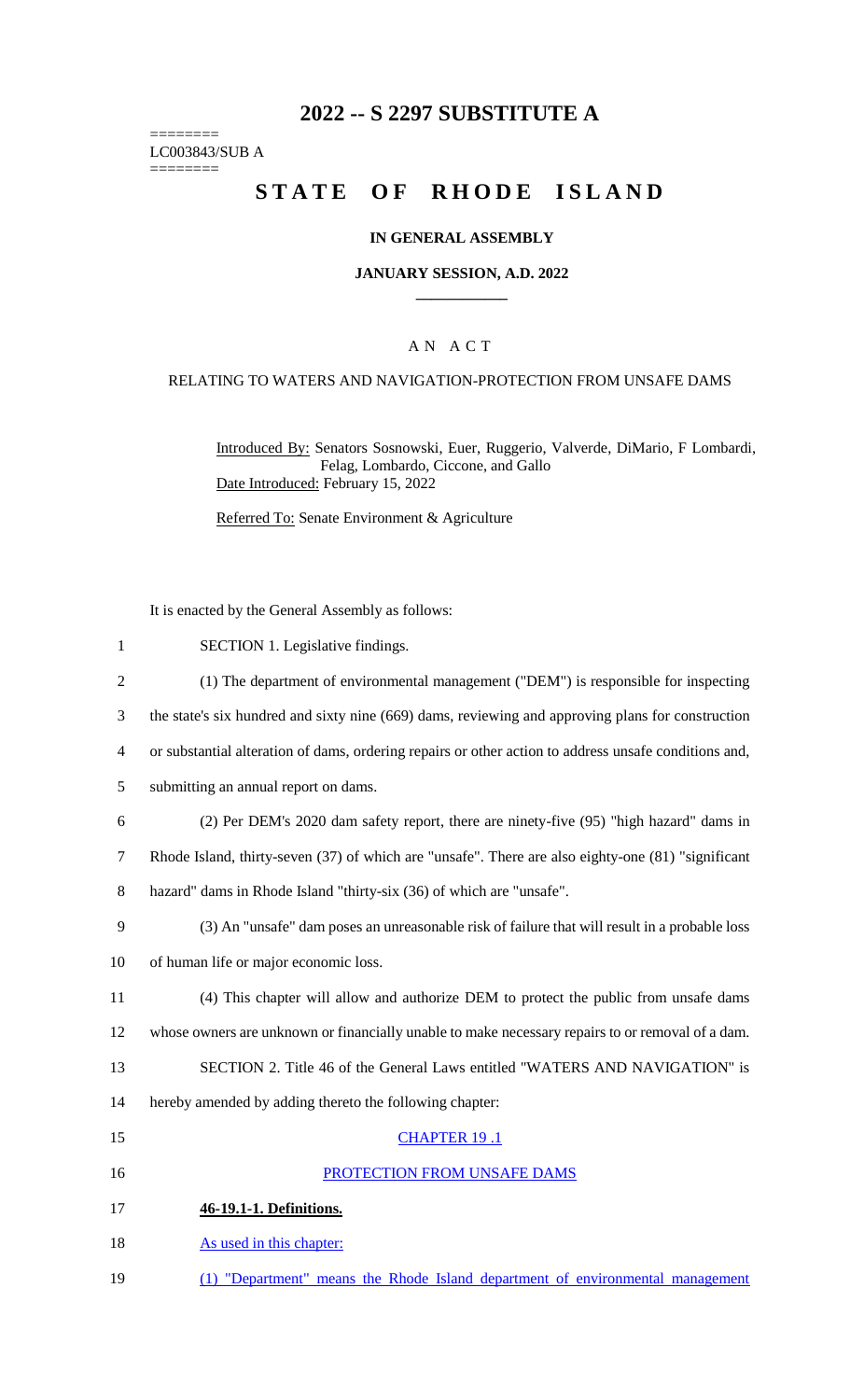1 ("DEM").

| $\overline{2}$ | (2) "Director" means the director of the department of environmental management, or                 |
|----------------|-----------------------------------------------------------------------------------------------------|
| 3              | designee.                                                                                           |
| 4              | (3) "Fund" means the Rhode Island orphan and insolvent dam financial responsibility fund            |
| 5              | established herein.                                                                                 |
| 6              | (4) "High hazard dam" means a dam where failure or improper operation will result in a              |
| 7              | probable loss of human life.                                                                        |
| 8              | (5) "Insolvent dam" means the owner or owners of the dam do not have the financial means            |
| 9              | to pay the cost to repair or remove the dam.                                                        |
| 10             | (6) "Orphan dam" means a dam for which DEM has determined that no owner can be                      |
| 11             | identified.                                                                                         |
| 12             | (7) "Owner" means any person, corporation, group, or other entity who or that holds                 |
| 13             | exclusive or joint title to, or lawful possession of a dam.                                         |
| 14             | (8) "Significant hazard dam" means a dam where failure or improper operation results in             |
| 15             | no probable loss of human life but can cause major economic loss, disruption of lifeline facilities |
| 16             | or impact other concerns detrimental to the public's health, safety or welfare.                     |
| 17             | (9) "Unsafe" means the condition of the dam is such that an unreasonable risk of failure            |
| 18             | exists that will result in a probable loss of human life or major economic loss.                    |
| 19             | 46-19.1-2. Orphan and insolvent dam fund.                                                           |
| 20             | (a) There is hereby established the Rhode Island orphan and insolvent dam fund.                     |
| 21             | (b)(1) The fund shall consist of any funds that the state may, from time to time, appropriate,      |
| 22             | as well as money received as gifts, grants, bequests, donations, or other funds from any public or  |
| 23             | private sources that are intended to serve the purposes of the Rhode Island orphan and insolvent    |
| 24             | dam fund.                                                                                           |
| 25             | (2) The department shall make every effort to solicit assistance, monetary and otherwise,           |
| 26             | from the municipality where an orphan or insolvent dam is located.                                  |
| 27             | (c) All funds collected pursuant to this section shall be deposited in the Rhode Island             |
| 28             | orphan and insolvent dam fund and shall be disbursed according to the purposes expressed in § 46-   |
| 29             | $19.1 - 3.$                                                                                         |
| 30             | 46-19.1-3. Purpose of fund.                                                                         |
|                |                                                                                                     |
| 31             | (a) The purpose of the fund shall be to facilitate the repair or removal of high hazard or          |
| 32             | significant hazard dams that are unsafe when the dam is an orphan or insolvent dam.                 |
| 33             | (b) Nothing contained in this chapter shall be construed to prevent cost recovery by the            |

34 State of Rhode Island against any owner, for all sums of money that the fund shall be obligated to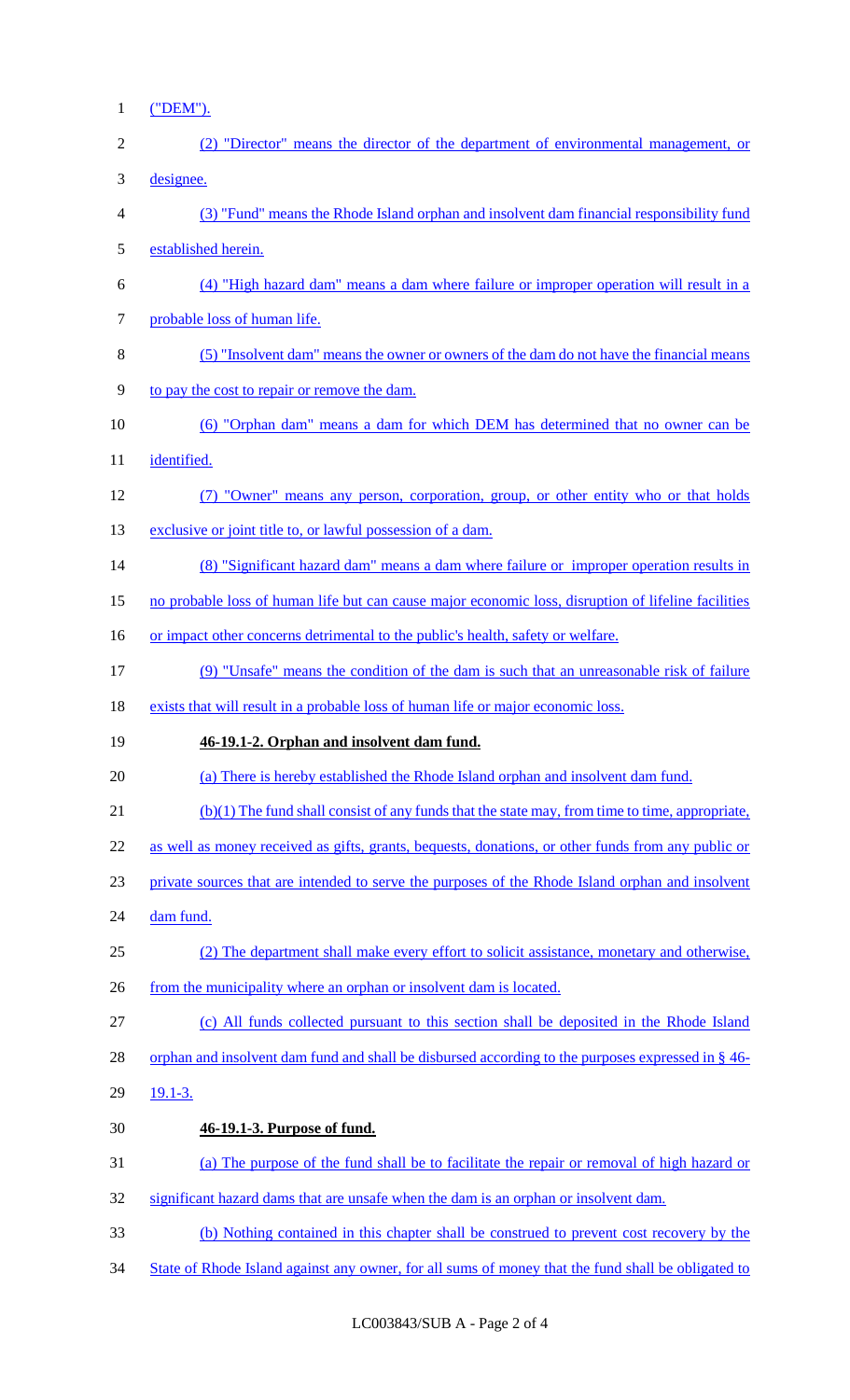- 1 pay pursuant to the provisions of this chapter, plus reasonable attorneys' fees and costs of litigation. 2 **46-19.1-4. Administration and records of the fund.** 3 (a) The director shall administer the fund in accordance with this chapter. 4 (b) The department shall develop procedures governing the expenditure of, and accounting 5 for, money expended from the fund. 6 (c) The department shall maintain accounting records relating to the income and expenses 7 of the fund.
- 

# 8 **46-19.1-5. Expenditure of fund money.**

- 9 The director may only expend money from the fund if it has been determined that a dam
- 10 owner cannot be identified or the owner has documented a financial inability to provide repair or
- 11 removal of the dam. The director shall make a reasonable effort to have the owner repair or remove
- 12 the dam or agree to pay for any actions resulting from the repair or removal that may be required
- 13 by law prior to the expenditure of money from the fund.

## 14 **46-19.1-6. Right of cost recovery.**

- 15 The department shall have the right of cost recovery against any dam owner for all sums
- 16 of money that the fund shall be obligated to pay pursuant to the provisions of this chapter, plus
- 17 reasonable attorneys' fees and costs of litigation.

### 18 **46-19.1-7. Regulations.**

- 19 The director may adopt all rules and regulations necessary for the administration and
- 20 enforcement of this chapter.
- 21 SECTION 3. This act shall take effect upon passage.

### ======== LC003843/SUB A

========